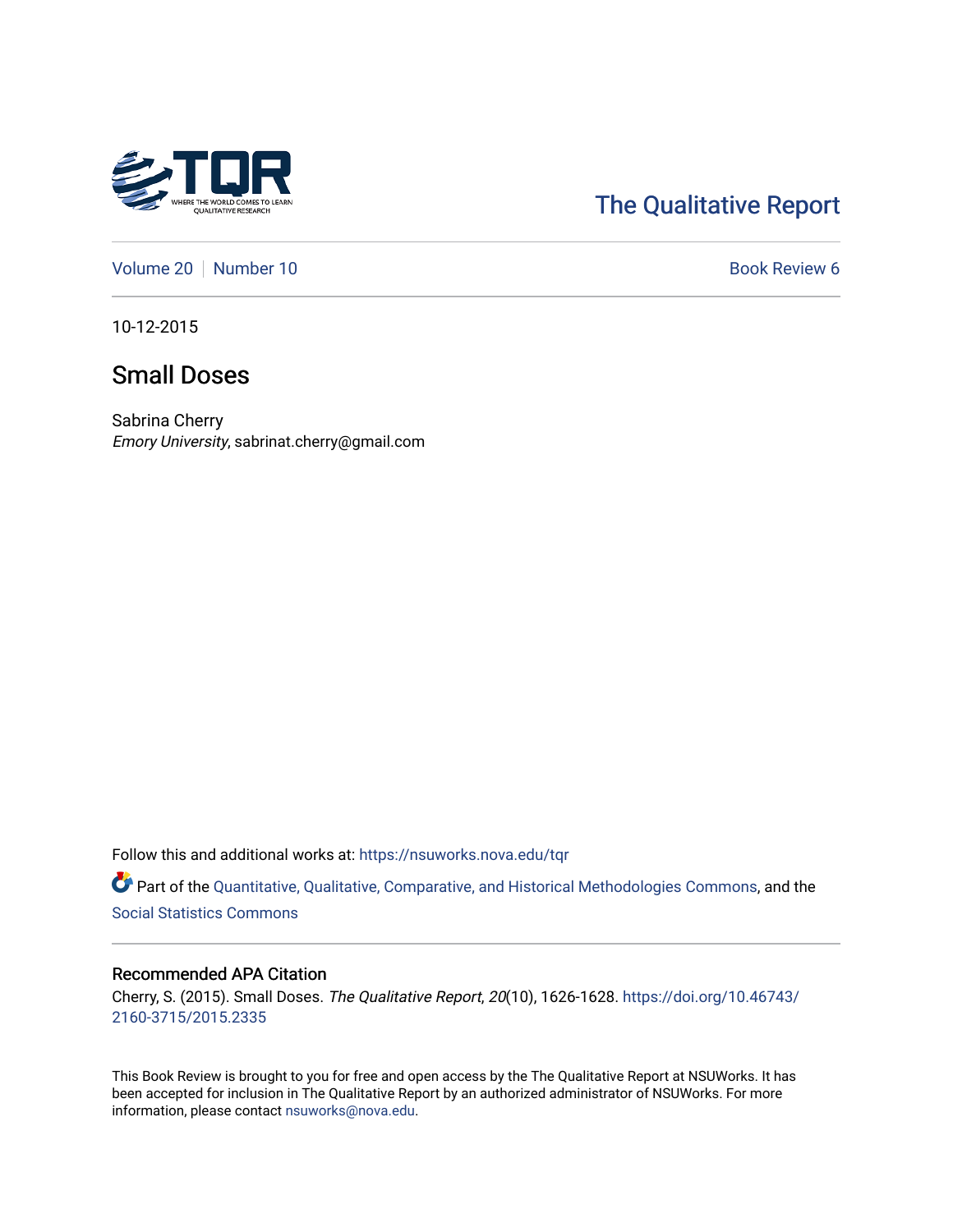# Qualitative Research Graduate Certificate Indulge in Culture Exclusively Online . 18 Credits **LEARN MORE**

# Small Doses

# Abstract

In Sweetwater (2013), Robin M. Boylorn presents an intricate look at the lives of rural, Black women. The author weaves in her own story as she details the day-to-day struggles, negotiations and realities of living in a small town while being Black, poor, and female. This review attempts to provide praise for Boylorn's work, while also offering critiques and further considerations.

## Keywords

Womanism, Narrative Inquiry, Qualitative Research, Autoethnography

## Creative Commons License



This work is licensed under a [Creative Commons Attribution-Noncommercial-Share Alike 4.0 License](https://creativecommons.org/licenses/by-nc-sa/4.0/).

## Acknowledgements

I would like to acknowledge Dr. Kathy Roulston at the University of Georgia's College of Education for her continued commitment to teaching and mentoring.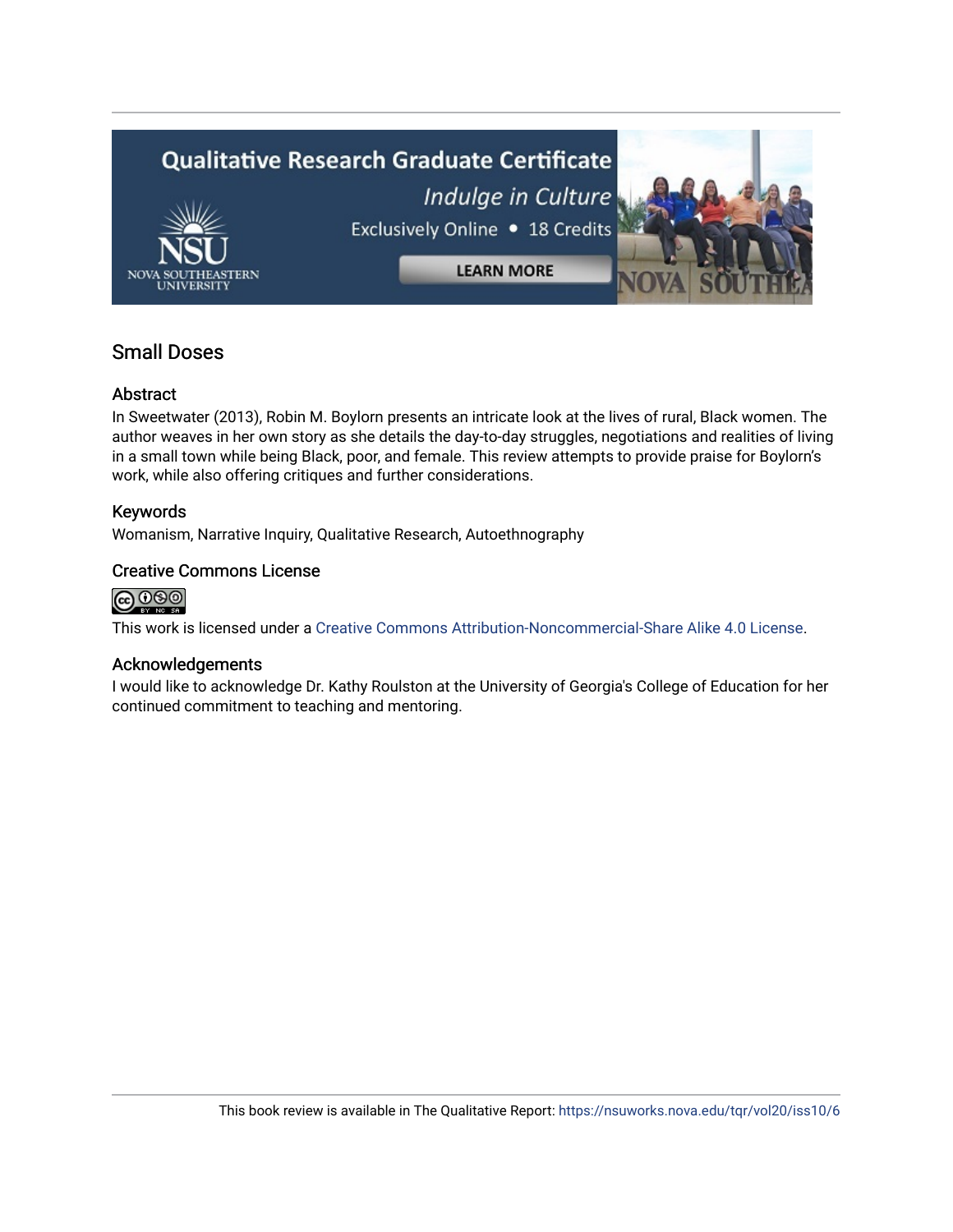

# **Small Doses**

Sabrina T. Cherry University of Georgia, Athens, GeorgiaUSA

*In Sweetwater (2013), Robin M. Boylorn presents an intricate look at the lives of rural, Black women. The author weaves in her own story as she details the day-to-day struggles, negotiations and realities of living in a small town while being Black, poor, and female. This review attempts to provide praise for Boylorn's work, while also offering critiques and further considerations. Keywords: Womanism, Narrative Inquiry, Qualitative Research, Autoethnography*

*Sweetwater* leads us into the multifaceted complexities found in community, love and healing for the women who are a part of that community. The author presents what I consider to be excerpts of day-to-day encounters of Black women living in a small, rural town in North Carolina. Through a variety of short chapters, we are enabled to metaphorically make brief visitations: sitting at the table with each main character – including the author – taking only peeks at their existence. This book will make you laugh, cry, and mourn. For those who have lived in small rural towns in the south, *Sweetwater* may also call you in to … remembrance.

I had to read *Sweetwater* in what I have termed "small doses." The stories resembled so many of those that I witnessed, experienced, heard or wondered about in my own small town that it proved difficult to remember that I was reading someone else's story and not my own. It is because of this intermingling that I preferred to only read 3-4 pages at a time. Even when attempting to stomach a whopping three chapters in one sitting, I found myself needing debrief time to reflect on my own upbringing and community of rural Black women – what were the differences? Similarities? Painful memories? Unanswered questions? Tragedies? Stories never to be told? These questions and ponderences lingered as I read the entire book – it took me nearly three weeks to read a miniscule 122 pages.

I found Dr. Boylorn's writing to be creative and extremely easy to follow. *Sweetwater*  represented a ripe mixture that incited laughter, tears, long pauses, painful remembrances and thankfulness. As stated by the author (p. 12) the poems represent neither a closing to the chapter or an introduction to the next, but instead a bridge (or window, as described by the author) marking lives, events and existence with continuous overlap.

The author closed the Appendix (pp. 117-122) by using a quote from Goodall (2008): "If the text was written in such a way that they could not or would not want to read their own stories, what would be the point?" I hope that the women of Sweetwater found this excerpt of their story as engaging to read as I did.

The author explicitly states the use of black feminist thought and womanism, as well as intersectionality and muted group theories as frameworks for *Sweetwater* (pp. 4-6), while also acknowledging her role – and accompanying dilemmas – in the collection and presentation of data for this research.

While it is clear to me how muted group theory can be applied to this research, I struggled to find the parallels between the listing provided on page 5 and the stories shared in *Sweetwater.* Does the mere telling of stories about the lives of Black women orient the work to be defined as grounded in Black feminist thought or womanism? How do the stories we read represent an overlap of gender and oppression? Are there unstated assumptions that should accompany the stories of the women of Sweetwater?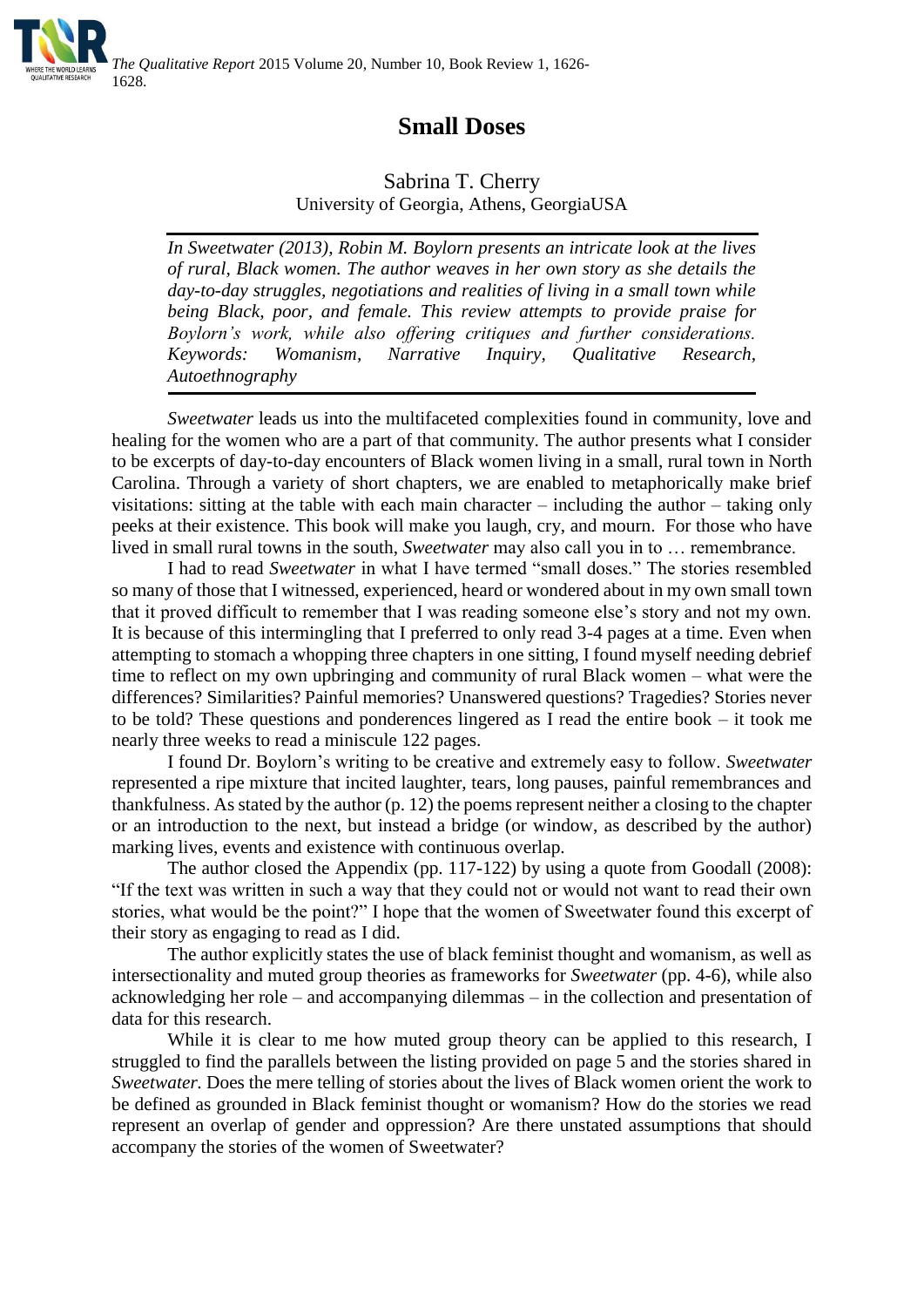As a novice to qualitative data collection and reporting methods, I was extremely impressed by the time and abundant care that the author took in collecting data *and* managing to streamline that data into a presentable piece. The author's careful use of narrative inquiry and auto-ethnography allowed me to experience *Sweetwater* from the perspectives of the observer **and** community member.

I also appreciate the great detail that was included in the length of time dedicated to data collection, the course of events over which this collection took place, the responses of the participants, as well as various means of protecting their confidentiality. Still I wonder how much data was yielded. How did the author choose what to include and what to omit? Will there be a follow-up piece, perhaps *Sweetwater II*? What were the common themes? Did the author consider using these themes in a more direct way, such as including them as chapter titles? I would love to know more about the analysis and final presentation process *(Author Note: Since the initial writing of this review, a classmate has suggested that I search for the author's full dissertation, which I plan to do)*.

I started this review by stating how I personally related to *Sweetwater* by likening many of the stories I read to stories of women I knew or know from my own hometown. Perhaps it is because of this likening that I believe the author has overstated the potential of this book. While *Sweetwater* does an excellent job of presenting snippets of the lives of Black women living in a rural community – and perhaps a mirroring of the lives of many Black women in rural communities across this country – it only scratches the surface. While I understand and appreciate that a final product that attempted to present all facets of the women's lives would be much too voluminous, perhaps even for a dissertation, I am not sure this sole piece allows one to "look at how they [Black women] work out and through concepts of love and justice in their everyday lives" (p. 116). Did the stories presented in this piece adequately "[suggest] that black women can learn generalizable truths from their personal lived experiences and theorize about their daily lives through storytelling?" If I had not spent the first half of my life living in a small, rural town surrounded by women like the characters in this book, would I conclude what the author has stated? Would I come away from this book with an understanding of how Black women "work out and through" love and justice?

I don't think I would. I think I'd have an introduction to rural life and livelihood for a group of Black women. Perhaps I'd wonder how similar their stories – these stories – are to those of other Black women. I'd question which components are missing – didn't make the final count – such as the presence of church and other rituals like holiday meals or family reunions or funerals that are prominent in the lives of many Black folks. And perhaps I'd wonder how the lives of the Black women from *Sweetwater* mirrored those of poor women in other parts of the country. However, I don't believe that I'd feel confident in walking away with any conclusive statements or thoughts about the vital components of survival for Black women living in rural communities, particularly in the south.

As I closed the book, I am thankful for authors (artists, teachers etc.) who find value and make time to tell the stories of Black women. However, I was overwhelmed with sadness at the mere thought of attempting to replicate a similar project in my own town. Who would agree to talk … I mean, really talk? What fears would prevail? Would people be honest? How would I protect their confidentiality? Could I write about my own parents and our home? I closed the book with these lingering thoughts. I do not have any answers to the questions I posed to myself.

What I do know is that for those wanting to revisit their childhoods in rural Black, southern communities, budding researchers and scholars exploring narrative inquiry and/or auto-ethnography *or* those simply wanting the glimpse the multidimensional lives of Black women across this country *Sweetwater* is a must read!